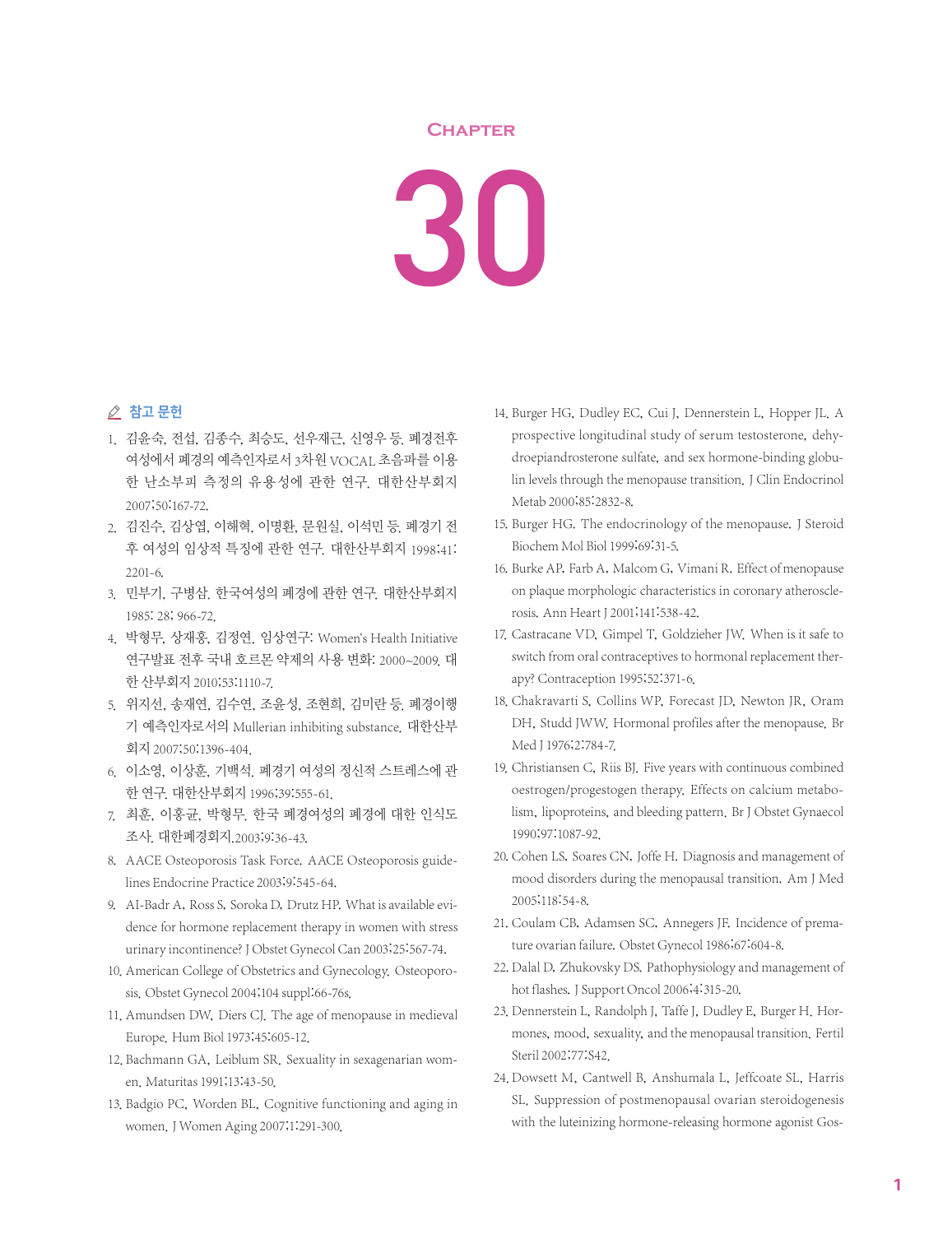- 25. Farquhar CM, Lethaby A, Sowter M, Verry J, Baranyai J. An evaluation of risk factors for endometrial hyperplasia in premenopausal women with abnormal menstrual bleeding. Am J Obstet Gynecol 1999;181:525-9.
- 26. Ferrell RJ, Simon JA, Pincus SM, Rodriguez G, O'Connor KA, Holman DJ, et al. The length of perimenopausal menstrual cycles increases later and to a greater degree than previously reported. Fertil Steril 2006;86:619-24.
- 27. Freedman RR, Pathophysiology and treatment of menopausal hot flashes. Semin Reprod Med. 2005;23:117-25.
- 28. George LK, Weiler SJ. Sexuality in middle and late life. The effects of age, cohort, and gender. Arch Gen Psychiatry 1981;38:919-23.
- 29. Gilfillan CP, Robertson DM, Burger HG, Leoni MA, Hurley VA, Martin NG. The control of ovulation in mothers of dizygotic twins.J Clin Endocrinol Metab 1996;81:1557-62.
- 30. Gold EB, Bromberger J, Crawford S, Samuels S, Greendale GA, Harlow SD, et al. Factors associated with age at natural menopause in a multiethnic sample of midlife women. Am J Epidemiol 2001;153:865-74.
- 31. Grady D, Brown JS, Vittinghoff E, Applegate W, Varner E, Snyder T, et al. Postmenopausal hormones and incontinence: the Heart and Estrogen/Progestin Replacement Study. Obstet Gynecol 2001;97:116-20.
- 32. Grodstein F, Chen J, Pollen DA, Albert MS, Wilson RS, Folstein MF. Postmenopausal hormone therapy and cognitive function in healthy older women. J Am Geratr Soc 2000;48:746-52.
- 33. Grodstein F, lifford K, Resnick NM, Curban GC. Postmenopausal hormone therapy and risk of developing urinary incontinence. Obstet Gynecol 2004;103:254-60.
- 34. Gull B, Karlsson B, Milsom I, Granberg S. Can ultrasound replace dilation and curettage? A longitudinal evaluation of postmenopausal bleeding and transvaginal sonographic measurement of the endometrium as predictors of endometrial cancer. Am J Obstet Gynecol 2003;188:401-8.
- 35. Gupta JK, Chien PF, Voit D, Clark TJ, Khan KS. Ultrasonographic endometrial thickness for diagnosing endometrial pathology in women with postmenopausal bleeding: a metaanalysis. Acta Obstet Gynecol Scand 2002;81:799-816.
- 36. Hale GE, Zhao X, Hughes CL, Burger HG, Robertson DM, Fraser IS. Endocrine features of menstrual cycles in middle and late reproductive age and the menopausal transition classified according to the Staging of Reproductive Aging Workshop (STR AW) staging system. J Clin Endocrinol Metab 2007;92:3060-7.
- 37. Harlow SD, Cain K, Crawford S, Dennerstein L, Little R, Mitchell ES, et al. Evaluation of four proposed bleeding criteria for the onset of late menopausal transition. J Clin Endocrinol Metab 2006;91:3432-8.
- 38. Harlow SD, Mitchell ES, Crawford S, Nan B, Little R, Taffe J. ReSTAGE Collaboration. The ReSTAGE Collaboration: defining optimal bleeding criteria for onset of early menopausal transition. Fertil Steril 2008;89:129-40.
- 39. Hee J, MacNaughton J, Bangah M, Burger HG. Perimenopausal patterns of gonadotrophins, immunoreactive inhibin, oestradiol and progesterone. Maturitas 1993;18:9-20.
- 40. Henderson VW, Guthrie JR, Dudley EC, Burger HG, Dennerstein L. Estrogen exposures and menory at midllife: a population-based study of women. Neurology 2003;60:1369-71.
- 41. Henderson VW, Paganini-Hill A, Miller BL, Elble RJ, Reyes PF, Shoupe D, et al. Estrogen for Alzheimer's disease in women: randomized double-blind placebo controlled trial. Neurology 2000;54:295-301.
- 42. Hyun-Kyung Kim, So-Yeon Kang, Youn-Jee Chung, Jang-Heub Kim, and Mee-Ran Kim. The Recent Review of the Genitourinary Syndrome of Menopause. J Menopausal Med 2015;21:65–71.
- 43. Jiroutek MR, Chen M-H, Johnston CC, Longcope C. Changes in reproductive hormones and sex hormone-binding globulin in a group of postmenopausal women measured over 10 years. Menopause 1998;5:90-4.
- 44. Joakimsen O, Bonaa KH, Stensland-Bugge E, Jacobson BK. Population-based study of age at menopause and ultrasound assessed carotid atherosclerosis: the Tromso study. J Clin Epidemiol 2000;53:525-30.
- 45. Judd HL, Judd GE, Lucas WE, Yen SSC. Endocrine function of the postmenopausal ovary; concentration of androgens and estrogens in ovarian and peripheral vein blood. J Clin Endocrinol Metab 1974;39:1020-4.
- 46. Ki-Jin Ryu, Hyuntae Park, Jin Seol Park, Yeon Woo Lee, Soo Young Kim, Hayun Kim, Youngmi Jeong, Yong Jin Kim, Kyong Wook Yi, Jung Ho Shin, Jun Young Hur, Tak Kim. Vasomotor Symptoms: More Than Temporary Menopausal Symptoms.J Menopausal Med 2020;26:147-53.
- 47. Lethaby A, Irvine G, Cameron I. Cyclical progestogens for heavy menstrual bleeding. Cochrane Database Syst Rev 2000;2:CD001016.
- 48. Lethaby AE, Cooke I, Rees M. Progesterone or progestogenreleasing intrauterine systems for heavy menstrual bleeding. Cochrane Database Syst Rev. 2005;19:CD002126.
- 49. Lewiecki EM, Kendler DL, Keibzak GM, Schmeer P, Prince RL, EI-Hajj Fuleian G, et al. Special report on the official posi-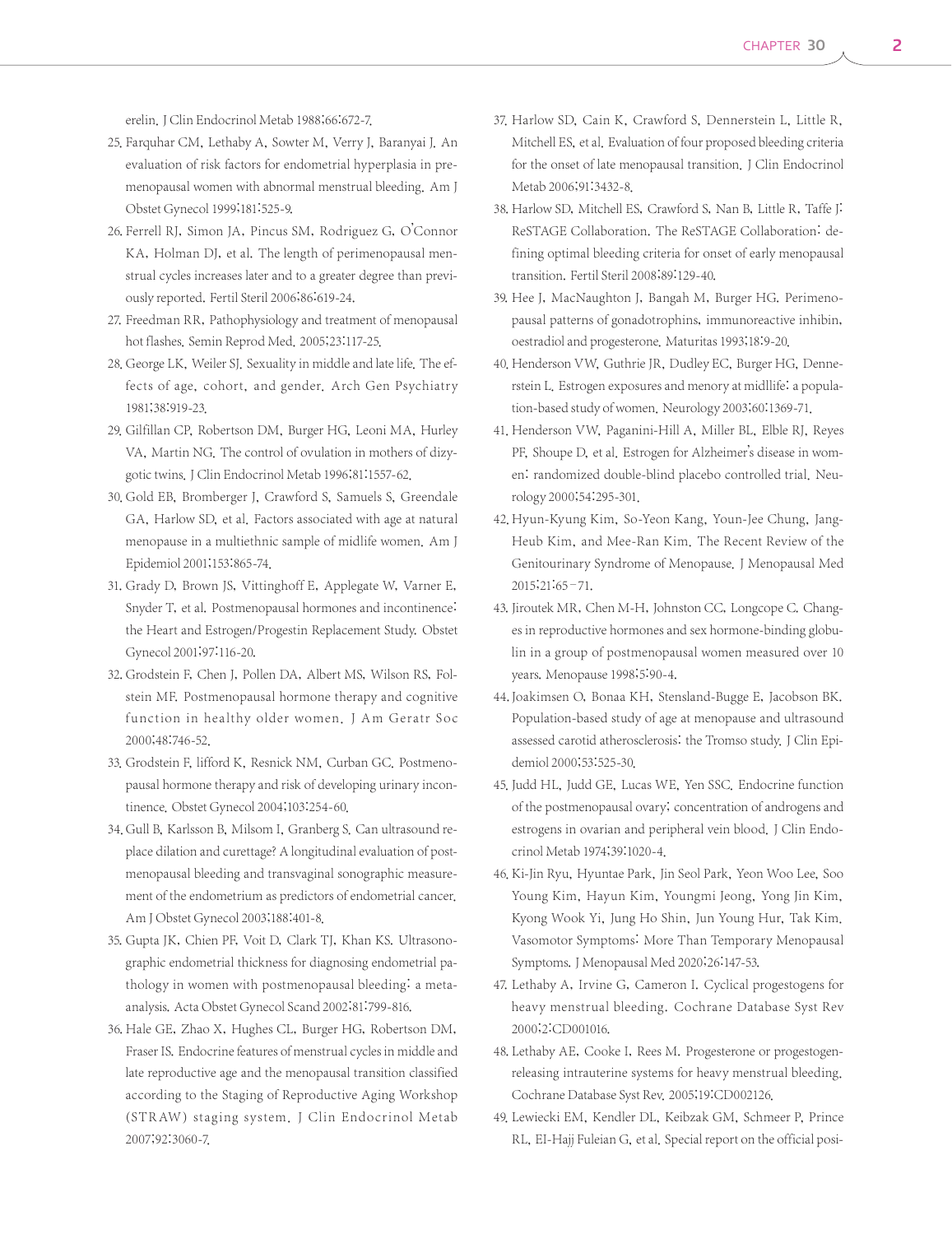tions of the International Society for Clinical Densitometry. Osteoporos Int 2004;15:779-84.

- 50. Lobo RA. Menopause and aging. In: Strauss III JF, Barbieri RL, editor. Yen and Jaffe's Reproductive endocrinology, 5th ed. Elsevier Saunders Press. 2004: 421-52.
- 51. Lowenthal MF, Thurner M, Chiriboga D. Four stages of life. San Francisco : Jossey-Bass Publishers. 1975. Regestein QR. Hot flashes and sleep. Menopause 2006;13:549-52.
- 52. Mack WJ, Slater CC, Xiang M, Shoupe D, Lobo RA, Hodis HN. Elevated subclinical atherosclerosis associated with oophorectomy is related to time since menopause rather than type of menopause. Fertil Steril 2004;82:391-7.
- 53. MacNaughton J, Bangah M, McCloud P, Hee J, Burger HG. Age-related changes in follicle stimulating hormone, luteinizing hormone, oestradiol and immunoreactive inhibin in women of reproductive age. Clin Endocrinol 1992;36:339-45.
- 54. Maki PM, Zonderman AB, Resnick SM. Enhanced verbal memory in nondemented elderly women receiving hormone replacement therapy. Am J Psychiatry 2001;158:227-33.
- 55. McKinlay SM, Bifano NL, McKinlay JB. Smoking and age at menopause in women. Ann Intern Med 1985;103:350-6.
- 56. McKinlay SM, Brambilla DJ, Posner JG. The normal menopause transition. Maturitas 1992;14:103-15.
- 57. Meldrum DR, Davidson BJ, Tataryn IV, Judd HL. Changes in circulating steroids with aging in postmenopausal women. Obstet Gynecol 1981;57:624-8.
- 58. Melton LJ 3rd, Chrischilles EA, Cooper C, Lane AW, Riggs BL. How many women have osteoporosis? J Bone Miner Res 2005;20:886-92.
- 59. Menopausal status and risk factors for cardiovascular disease. J Intern Med 1999;246:521-8.
- 60. Midgette AS, Baron JA. Cigarette smoking and the risk of natural menopause. Epidemiology 1990;1:474-80.
- 61. Mulnard RA, Cotman CW, Kawas C, van Dyck CH, Sano M, Doody R, et al. Estrogen replacement therapy for treatment of mild to moderate Alzheimer disease : a randomized controlled trial. Alzheimer Disease Cooperative Study. JA M A 2000;284:1007-15.
- 62. Munster K, Schmidt L, Helm P. Length and variation in the menstrual cycle - A cross-sectional study from a Danish county. Br J Obstet Gynaecol 1992;99:422-9.
- 63. Nappi RE, Lachowsky M. Menopause and sexuality: prevalence of symptoms and impact on quality of life. Maturitas 2009;63:138-41.
- 64. Parker Jr CR, Slayden SM, Azziz R, Crabbe SL, Hines GA, Boots LR, et al. Effects of aging on adrenal function in the human: responsiveness and sensitivity of adrenal androgens and

cortisol to adrenocorticotropin in premenopausal and postmenopausal women. J Clin Endocrinol Metab 2000;85:48-54.

- 65. Pfeiffer E, Verwoerdt A, Davis GC. Sexual behavior in middle life. Am J Psychiatr 1972;128:1262-7.
- 66. Prior JC. Ovarian aging and the perimenopausal transition: the paradox of endogenous ovarian hyperstimulation. Endocrine 2005;26:297-300.
- 67. Rani S. The psychosexual implications of menopause. Br J Nurs 2009;18:370-3.
- 68. Riggs BL, Khosla S, Melton JL 3rd. Sex steroids and the construction and conservation of the adult skeleton. Endocrine Reviews 2002;23:279-302.
- 69. Ritchie K, Lovestone S. The dementias. Lancet 2002;360:1759- 66.
- 70. Santoro N, Brown JR, Adel T, Skurnick JH. Characterization of reproductive hormonal dynamics in the perimenopause. J Clin Endocrinol Metab 1996;81:1495-501.
- 71. Siobán D Harlow, Margery Gass, Janet E Hall, Roger Lobo, Pauline Maki, Robert W Rebar, Sherry Sherman, Patrick M Sluss, Tobie J de Villiers, STRAW + 10 Collaborative Group. Executive summary of the Stages of Reproductive Aging Workshop + 10: addressing the unfinished agenda of staging reproductive aging. J Clin Endocrinol Metab 2012;97:1159-68.
- 72. Smith-Bindman R, Kerlikowske K, Feldstein VA, Subak L, Scheidler J, Segal M, et al. Endovaginal ultrasound to exclude endometrial cancer and other endometrial abnormalities. JAMA 1998;280:1510-7.
- 73. Soules MR, Sherman S, Parrott E, Rebar R, Santoro N, Utian W, et al. Executive summary: Stages of Reproductive Aging Workshop (STRAW). Fertil Steril 2001;76:874-8.
- 74. Sowers MR, Zheng H, McConnell D, Nan B, Harlow S, Randolph Jr. JF. Follicle stimulating hormone and its rate of change in defining menopause transition stages. J Clin Endocrinol Metab 2008;93:3958-64.
- 75. Srivastava AK, Viet EL, Lewiecki EM, Maricic M, Abdelmalek A, Gluck O, et al. Clinical use of serum and urine bone markes in the management of osteoporosis. Curr Med Res Opin 2005;21:1015-25.
- 76. Stearns V, Ullmer L, Lopez, JF, Smith Y, Lsaacs C, Hayes D. Hot flushes. Lancet 2002;360:1851-61.
- 77. Strong JP, Malcom GT, Mc Mahan CA, Tracy RE, Newman WP 3rd, Herderick EE, et al. Prevalence and extent of atherosclerosis in adolescent and young adults:implications for prevention from the pathological determinants of atherosclerosis in youth study. JAMA 1999;281:727-35.
- 78. Tibiletti MG, Testa G, Vegetti W, Alagna F, Taborelli M, Dalpra L, et al. The idiopathic forms of premature menopause and